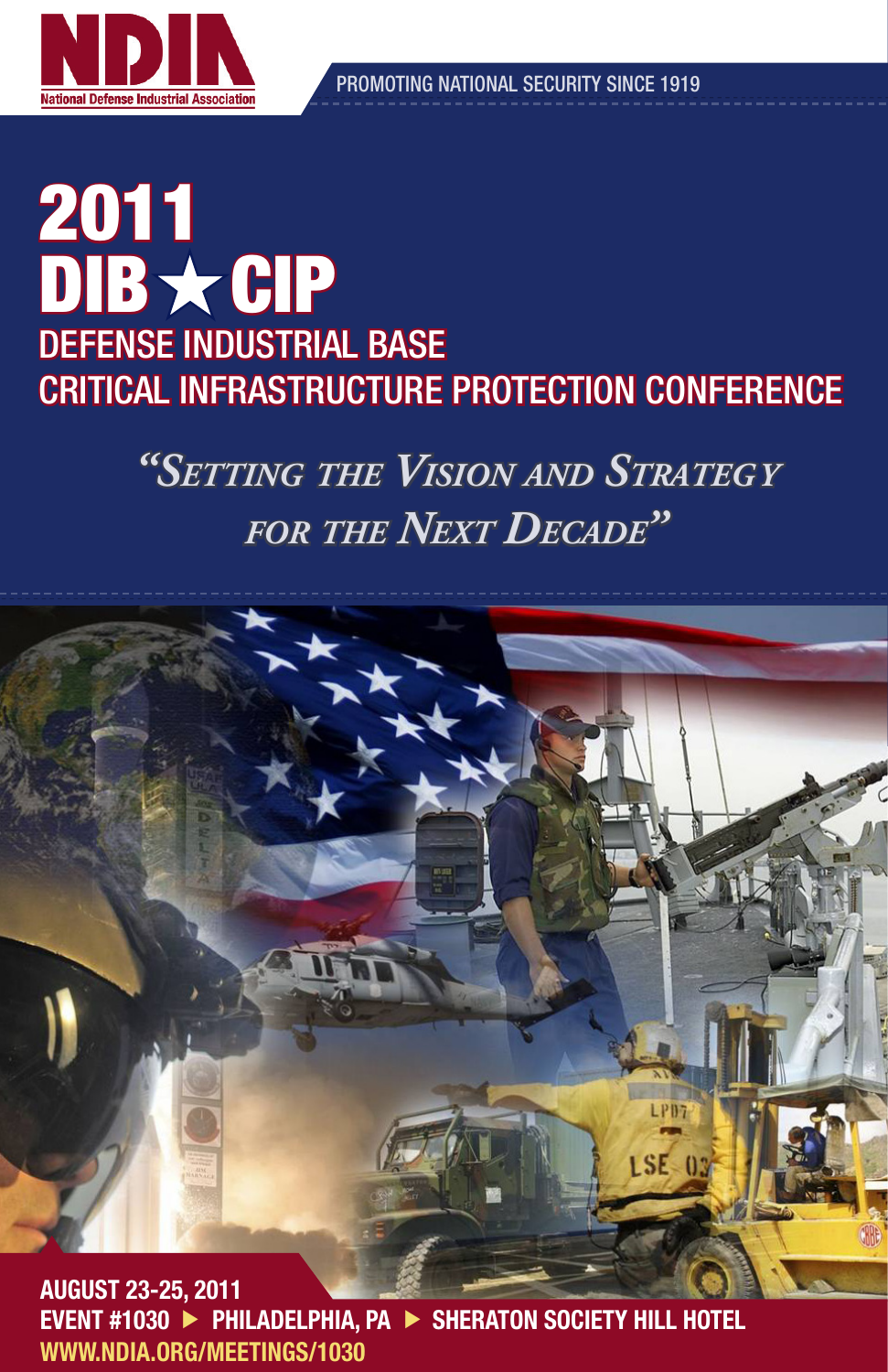## 2011 DIB  $\bigstar$  CIP

## TUESDAY, AUGUST 23, 2011

| 12:00pm-6:30pm | Registration                |
|----------------|-----------------------------|
|                | Society Hill Ballroom Foyer |

5:00pm-6:30pm Opening Networking Reception *Society Hill Ballroom AB*

### WEDNESDAY, AUGUST 24, 2011

| 7:00am-5:00pm   | Registration<br>Society Hill Ballroom Foyer                                                                                                                                                                                                             |
|-----------------|---------------------------------------------------------------------------------------------------------------------------------------------------------------------------------------------------------------------------------------------------------|
| 7:00am-8:00am   | <b>Continental Breakfast</b><br>Society Hill Ballroom AB                                                                                                                                                                                                |
| 8:00am-8:15am   | <b>Welcome &amp; Introductory Remarks</b><br>Society Hill Ballroom CDE<br>• MG Barry D. Bates, USA (Ret), Vice President, Operations, NDIA;<br><b>DIB SCC Chairman</b>                                                                                  |
| 8:15am-9:00am   | <b>Government Keynote Address (DoD)</b><br>Society Hill Ballroom CDE<br>• Mr. Jose Mayorga, DASD Strategy, Force Planning and Mission<br>Assurance, OASD HD&ASA                                                                                         |
| 9:00am-9:45am   | <b>Government Keynote Address (DHS)</b><br>Society Hill Ballroom CDE<br>• Mr. Todd M. Keil, Assistant Secretary, Infrastructure Protection,<br><b>DHS</b>                                                                                               |
| 9:45am-10:15am  | <b>Joint Question &amp; Answer Session</b><br>Society Hill Ballroom CDE<br>• Mr. Jose Mayorga, DASD Strategy, Force Planning and Mission<br>Assurance, OASD HD&ASA<br>• Mr. Todd M. Keil, Assistant Secretary, Infrastructure Protection,<br><b>DHS</b> |
| 10:15am-10:30am | <b>Networking Break</b><br>Society Hill Ballroom Foyer                                                                                                                                                                                                  |
| 10:30am-12:00pm | <b>Industry Keynote Panel</b><br>Society Hill Ballroom CDE<br>Moderator: Mr. Charles Kosak, Principal Director, Homeland<br>Defense Strategy, Force Planning & Mission Assurance, OASD<br>HD&ASA                                                        |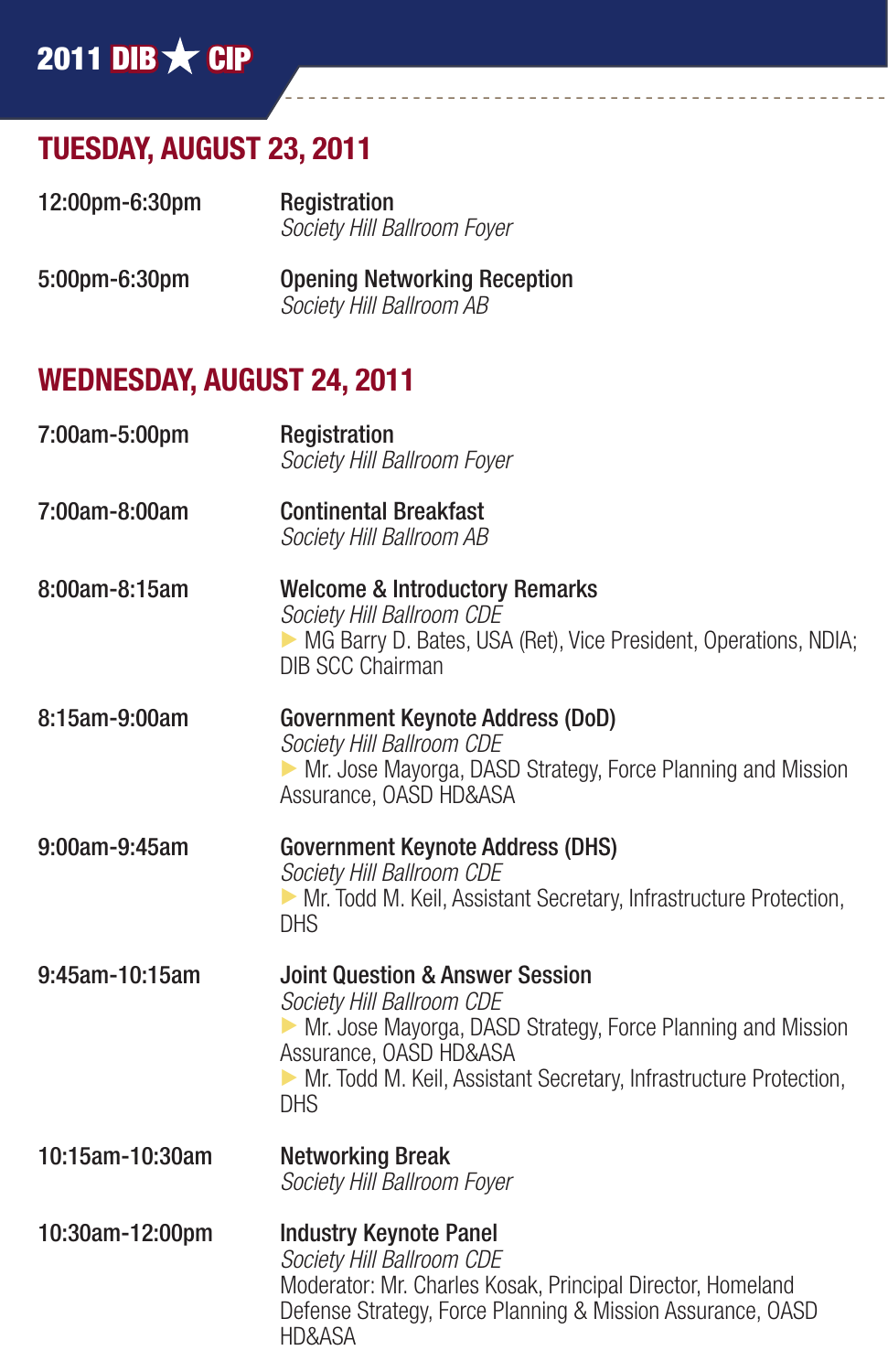|                | • Mr. Irwin F. Edenzon, Corporate Vice President, Huntington<br>Ingalls Industries; President, Ingalls Shipbuilding<br>Mr. John Jolly, Vice President and General Manager, Cyber<br>Systems Division, General Dynamics Advanced Information<br>Systems                                                            |
|----------------|-------------------------------------------------------------------------------------------------------------------------------------------------------------------------------------------------------------------------------------------------------------------------------------------------------------------|
| 12:00pm-1:15pm | <b>Networking Lunch</b><br>Society Hill Ballroom AB                                                                                                                                                                                                                                                               |
| 1:15pm-2:00pm  | An Industry Perspective on the Information Sharing<br><b>Environment of 2020</b><br>Society Hill Ballroom CDE<br>Ms. Chandra McMahon, Vice President and Corporate<br>Information Security Officer, Enterprise Business Services,<br>Lockheed Martin Corporation                                                  |
| 2:00pm-3:15pm  | <b>DIB Cyber Mission Assurance Panel</b><br>Society Hill Ballroom CDE<br>Moderator/Panelist: Mr. Robert J. Giesler, Senior Vice President,<br>Cyber Programs, SAIC                                                                                                                                                |
|                | • Mr. Brendan Goode, Director of Network Security Deployment,<br>National Cyber Security Division (NCSD), DHS<br>Mr. Carlos Solari, Vice President, Cyber Technology and<br>Services, CSC                                                                                                                         |
|                | Purpose: Provide a brief introduction to DoD cyber mission<br>assurance policy. Present and discuss current challenges to staying<br>ahead of cyber adversaries and how well we're doing; what new<br>challenges the next decade may bring and what the 2020 cyber<br>world may look like for the DIB.            |
| 3:15pm-3:45pm  | <b>Networking Break</b><br>Society Hill Ballroom Foyer                                                                                                                                                                                                                                                            |
| 3:45pm-5:00pm  | <b>Infrastructure Dependencies: The Big Rocks Panel</b><br>Society Hill Ballroom CDE<br>Moderator: Mr. Robert B. Stephan, Former Assistant Secretary<br>for Infrastructure Protection, DHS                                                                                                                        |
|                | • Mr. Guy Copeland, Vice President, Information Infrastructure<br>Advisory Programs and Special Assistant to the CEO, CSC<br>Mr. Douglas Ochsenknecht, Mission Assurance Division Head,<br><b>NSWC Dahlgren</b><br>Mr. Brandon Wales, Director, Homeland Infrastructure and<br>Risk Analysis Center (HITRAC), DHS |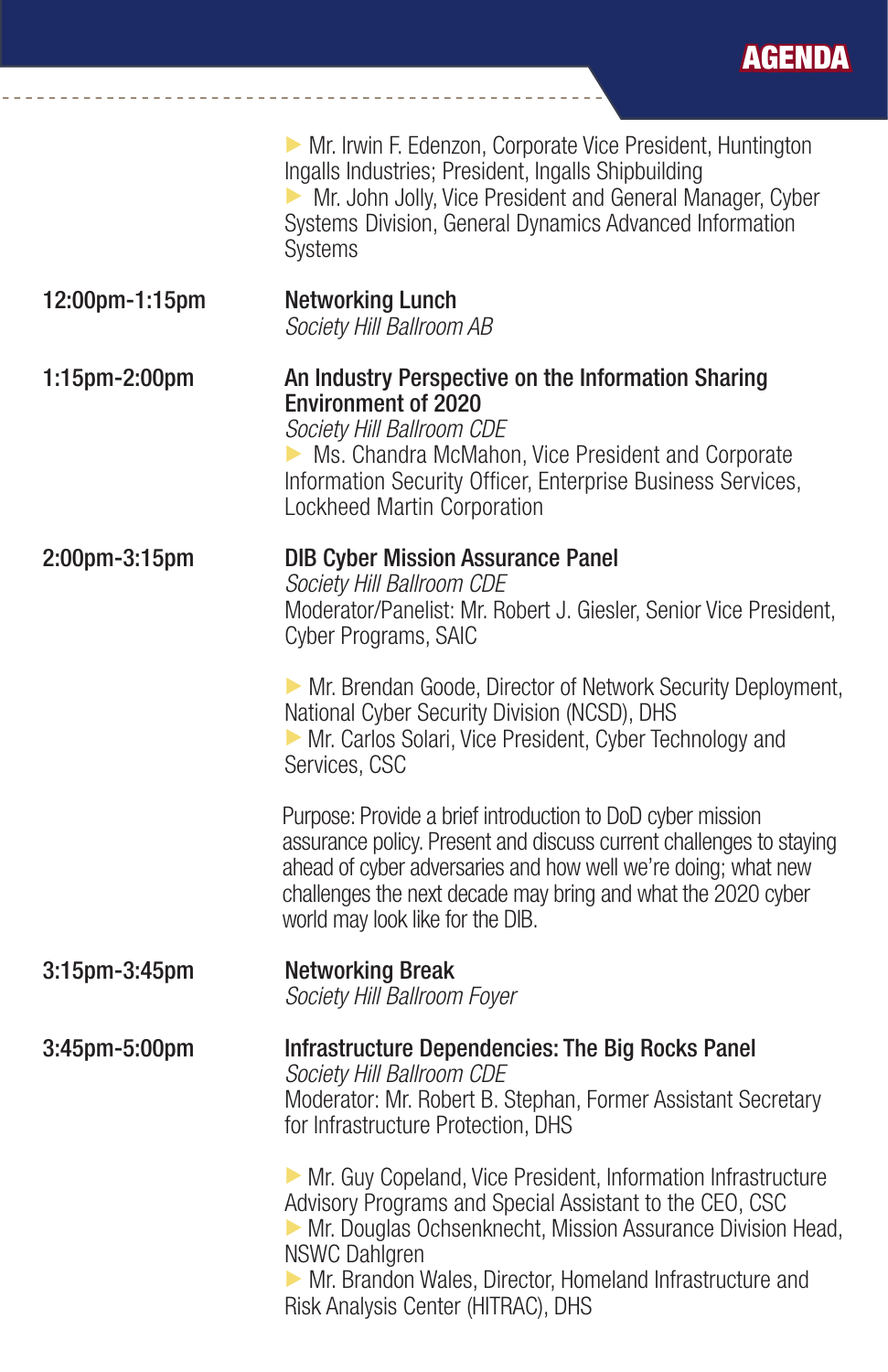$\triangleright$  Brig Gen James Muscatell, Mobilization Assistant to USTRANSCOM J3, USTRANSCOM Operations & Plans

Purpose: Discuss new developments that have improved our understanding about the interdependencies among the Energy, Communications and Transportation sectors with particular emphasis on the electric power grid. Explore unresolved and emerging issues that must be resolved in this decade. Discuss what "big rock" infrastructure interdependency questions may remain unanswered in 2020.

5:00pm Adjourn for the Day

## THURSDAY, AUGUST 25, 2011

- 7:00am-12:15pm Registration *Society Hill Ballroom Foyer*
- 7:00am-8:00am Continental Breakfast *Society Hill Ballroom AB*
- 8:00am-8:05am Welcome & Introductory Remarks *Society Hill Ballroom CDE*  $\triangleright$  MG Barry D. Bates, USA (Ret), Vice President, Operations, NDIA; DIB SCC Chairman
- 8:05am-9:30am Information Sharing Panel *Society Hill Ballroom CDE* Moderator: Mr. Tom Watson, Director, Infrastructure Coordination and Analysis Office, DHS

 $\triangleright$  Mr. William D. Stephens, Director, Counterintelligence, Defense Security Service  $\triangleright$  Mr. Michael Howell, Deputy Program Manager, Office of the Program Manager, Information Sharing Environment  $\triangleright$  Mr. Vince Jarvie, Vice President, Corporate Security, L-3 Communications Corporation

Purpose: Present a brief retrospective on advances in interpersonal, physical and technological information sharing across all levels of government and the private sector. Discuss the top three information sharing issues that must be resolved in this decade and how that will provide a springboard for further advancements beyond 2020. How can classified information with DIB partners be economically and effectively shared without compromising security?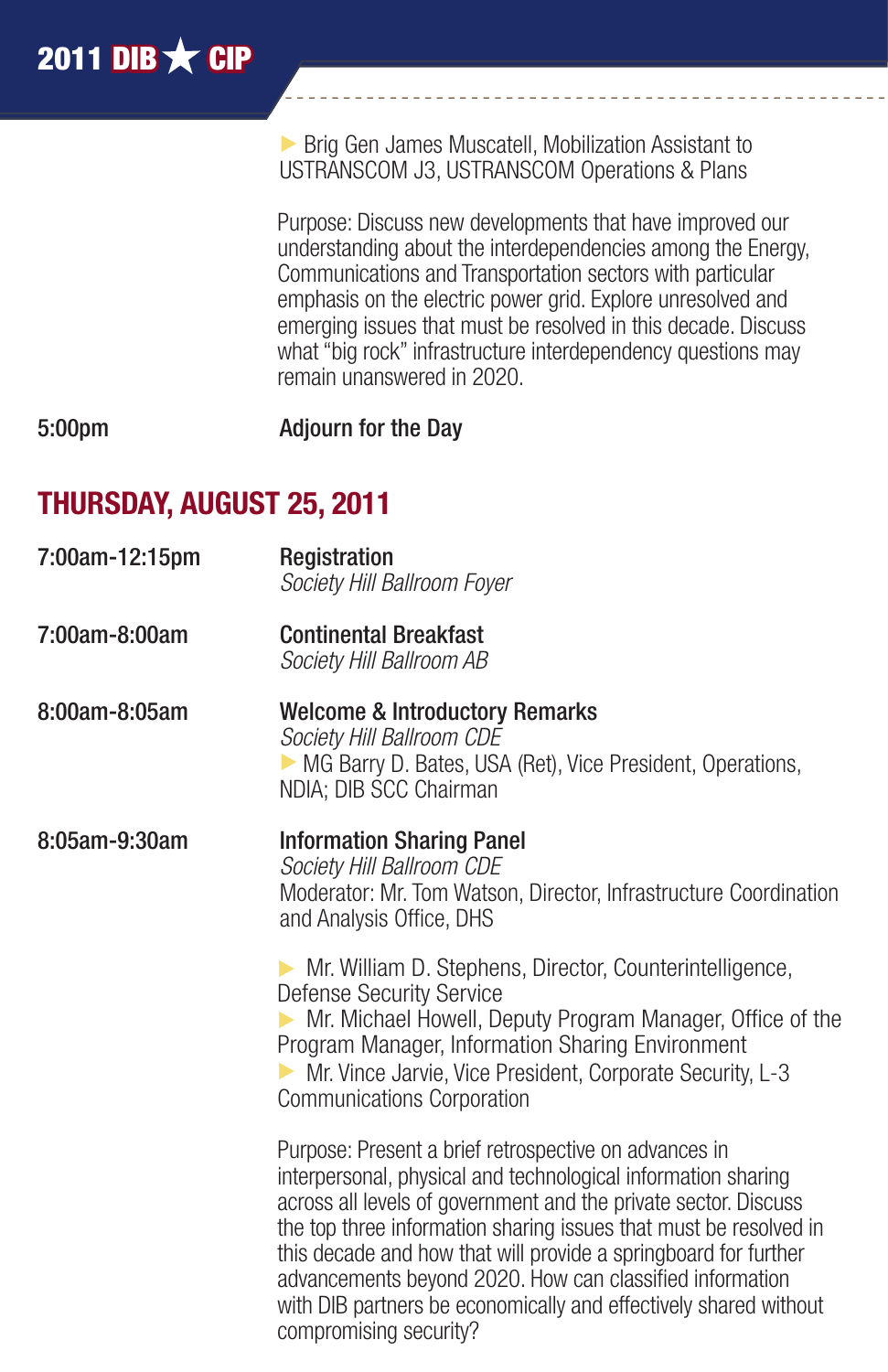| 9:30am-9:45am   | <b>Networking Break</b><br>Society Hill Ballroom Foyer                                                                                                                                                                                                                                                                                                                                                                                                                                                                                                   |
|-----------------|----------------------------------------------------------------------------------------------------------------------------------------------------------------------------------------------------------------------------------------------------------------------------------------------------------------------------------------------------------------------------------------------------------------------------------------------------------------------------------------------------------------------------------------------------------|
| 9:45am-11:00am  | <b>Engagement in Preparedness Resiliency Panel</b><br>Society Hill Ballroom CDE<br>Moderator: Mr. Robert Read, Senior Industrial Analyst, OSD AT&L<br><b>MIBP</b>                                                                                                                                                                                                                                                                                                                                                                                        |
|                 | Mr. John Guest, IP Regional Director, Mid-Atlantic Region,<br>Protective Security Advisor, DHS<br>Mr. Jerry Middleton, Vice President, Corporate Development,<br>Elusys Therapeutics, Inc.<br>Mr. Theodore M. Davidson, Security and Emergency Services<br>Leader, ULA<br>Mr. Richard Fortson, Jr., Physical Security Leader, Production<br>Operations, ULA<br>Ms. Pamela Kuczek, Risk Manager, ULA<br>• Ms. Cherrie Black, Bureau Chief, Critical Infrastructure<br>Protection Bureau, New Jersey State Office of Homeland Security<br>and Preparedness |
|                 | Purpose: Discuss a case study for a local small business fully<br>engaged in supporting national defense and how state and local<br>governments facilitate preparedness against the spectrum of<br>threats and hazards that could disrupt or destroy the productive<br>capability of the business.                                                                                                                                                                                                                                                       |
| 11:00am-12:15pm | The Future of Response, Recovery and Reconstitution<br><b>Capability Panel</b><br>Society Hill Ballroom CDE<br>Moderator/Panelist: Mr. Richard Irwin, Vice President, Homeland<br>Security and the Intelligence Community, MELE Associates                                                                                                                                                                                                                                                                                                               |
|                 | Mrs. MaryAnn Tierney, FEMA<br>Mr. Clark Lystra, Defense Support of Civil Authorities, OASD<br>HD&ASA<br>• Mr. Mike Smith, Director, Global Initiatives, Global Initiatives<br>Directorate, Infrastructure Security and Energy Restoration<br>Division, Office of Electricity Delivery and Energy Reliability, DoE<br><b>Dr. Thomas Bogdan, Director of the Space Weather Prediction</b><br>Center, NOAA, DoC                                                                                                                                             |
|                 | Purpose: Provide a brief retrospective leading to a discussion<br>about what major changes the DIB and American society will<br>observe before 2020 in the capability of national, regional, state<br>and local response and recovery to catastrophic events. Discuss                                                                                                                                                                                                                                                                                    |

the "response and recovery" circumstances that may require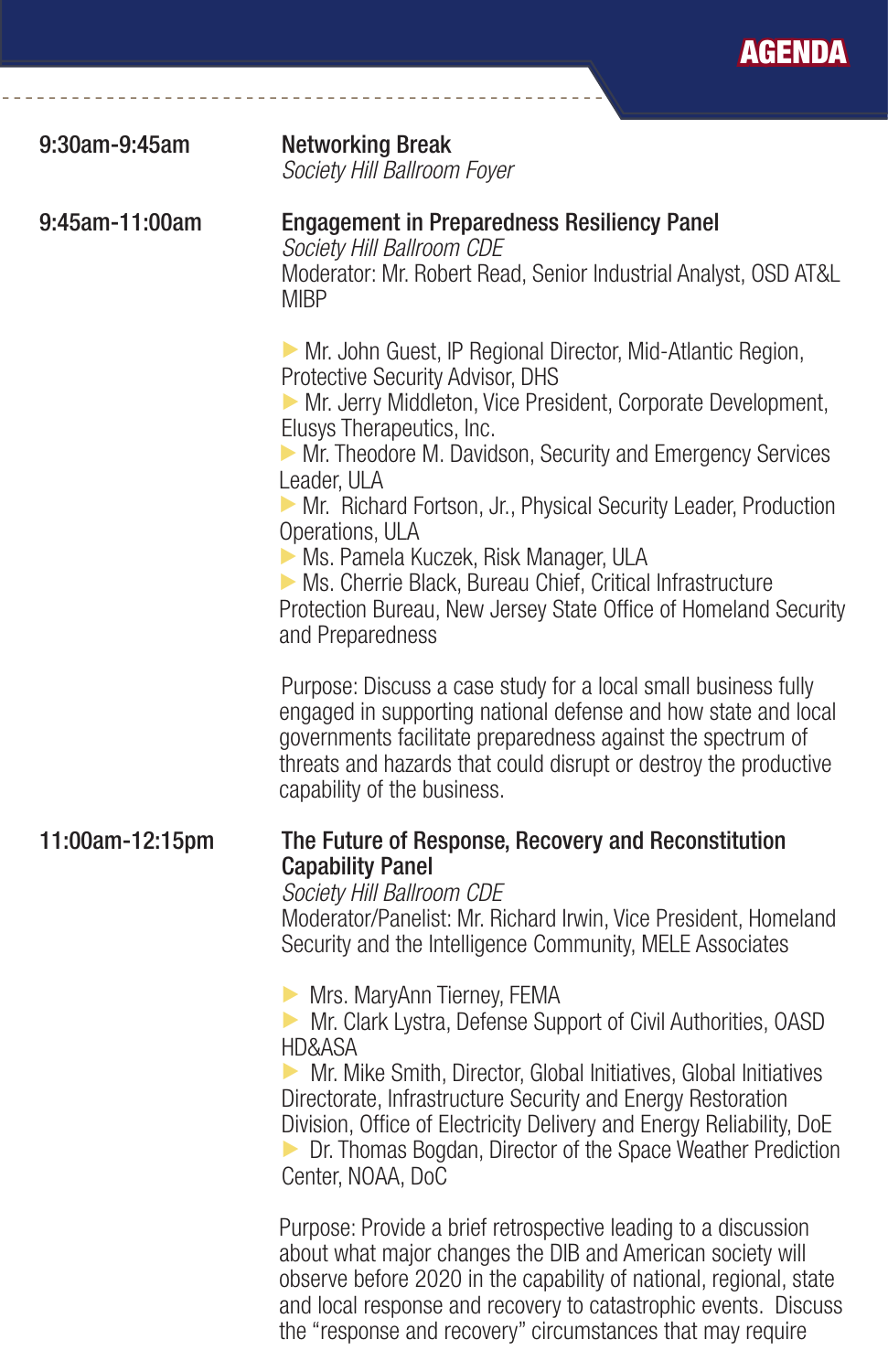a resilient DIB to participate as a full partner with DoD and other national authorities, state and local government, and NGOs in capability reconstitution.

#### 12:15pm Closing Remarks

 *Society Hill Ballroom CDE*  $\triangleright$  Mr. Jose Mayorga, DASD Strategy, Force Planning and Mission Assurance, OASD HD&ASA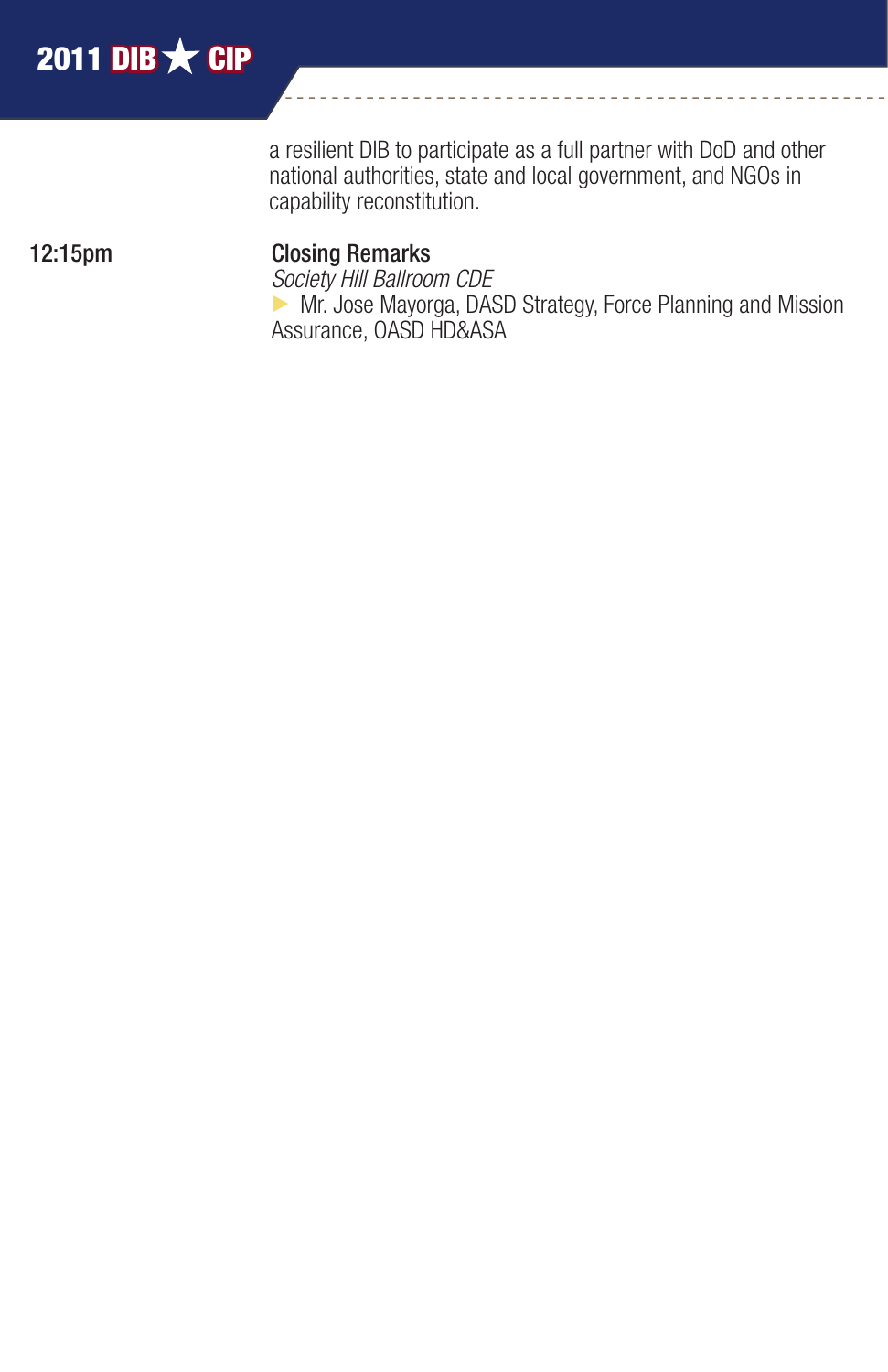#### ATTIRE

Appropriate dress for the conference is business casual for civilians and class B uniform or uniform of the day for military personnel.

#### ID BADGE

During conference registration and check-in, each Attendee will be issued an identification badge. Please be prepared to present a valid picture ID. Your badge must be worn at all conference functions.

#### PROCEEDINGS

Proceedings will be available on the web through the Defense Technical Information Center (DTIC) two weeks after the conference. All registered Attendees will receive an email notification once the proceedings are available.

#### SPEAKER DONATION

In lieu of Speaker gifts, NDIA has made a donation to the Wounded Warrior Project.

For additional information, please visit: www.woundedwarriorproject.org

#### **SURVEY**

A survey will be e-mailed to you after the conference. NDIA would greatly appreciate your time in completing the survey to help make our event even more successful in the future.

#### ADVERTISING

Advertise in *National Defense* magazine and increase your organization's exposure. *National Defense* will be distributed to Attendees of this event, as well as other NDIA events. For more information, please contact Mr. Dino Pignotti, NDIA, at (703) 247-2541 or dpignotti@ndia.org.

#### LOCATION

Sheraton Society Hill Hotel One Dock Street Philadelphia, PA 19106 (215) 238-6000

#### CONTACT

Ms. Brant Murray, Meeting Planner, NDIA (703) 247-2572 bmurray@ndia.org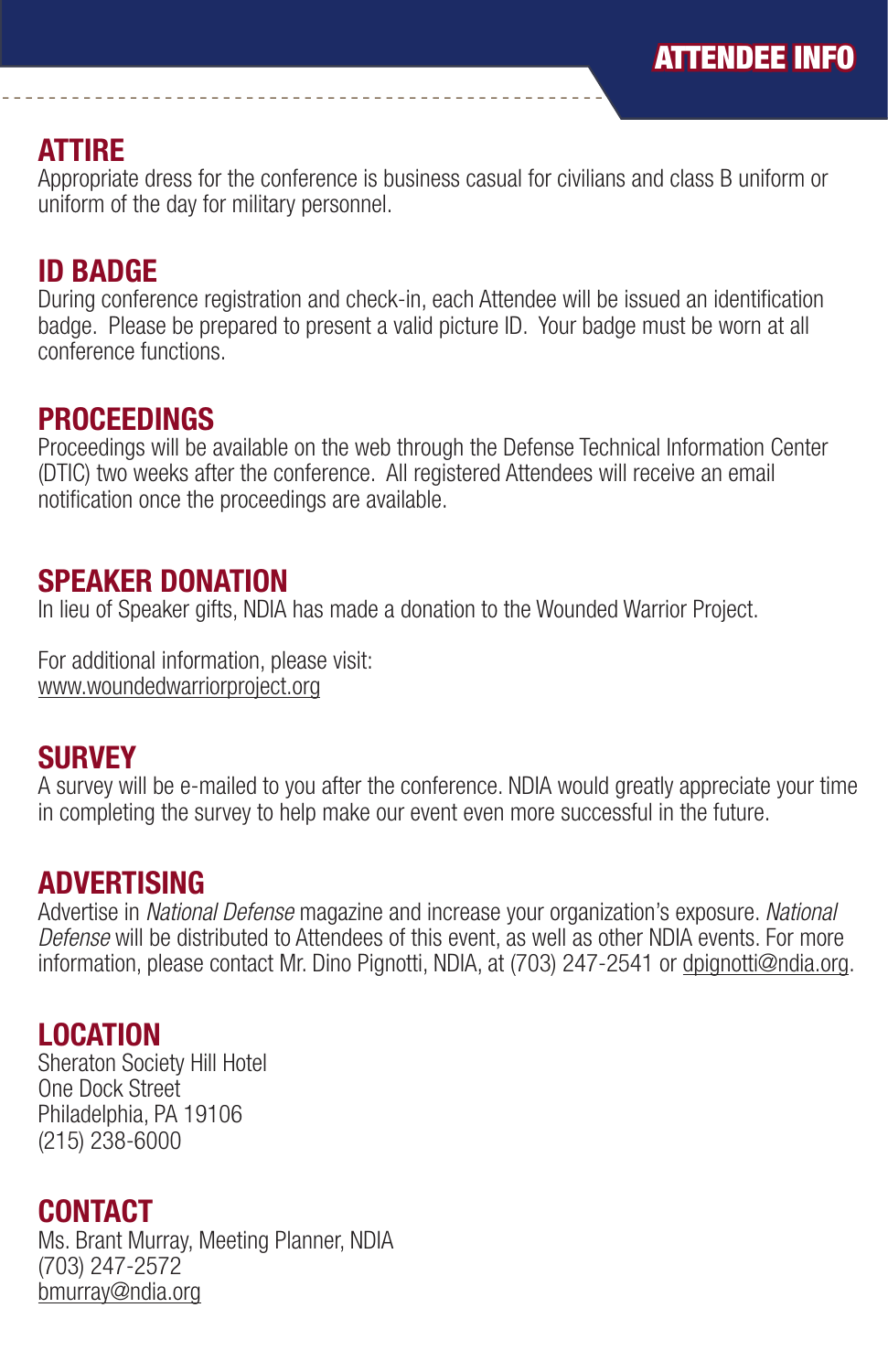## THANK YOU TO OUR SPONSORS!



# **EVER VIGILANT**

CACI is a multifaceted solutions provider for the Federal Government with over 13,700 employees located in approximately 120 offices around the world. Since its inception in 1962, CACI has been a proven innovator – combining visionary technology with outstanding client support to deliver comprehensive, practical solutions for an ever-changing world environment.

CACI services and solutions help our clients provide for national security, improve communications and collaboration, secure the integrity of information systems and networks, enhance data collection and analysis, and increase efficiency and mission effectiveness. To ensure thought leadership for today's security challenges, CACI facilitates distinguished symposiums and publications that provide solutions for the Federal Government and Industrial Base.

We are dedicated to continually providing superior services within the Critical Infrastructure Protection (CIP), Mission Assurance and Resiliency areas. Our technical and consultative support extends across the Federal landscape and into the private sector. CACI understands that threats and hazards to our nation's critical assets, supply chains and infrastructure are always present and continually evolving. CACI professionals work with our government partners at the technological and operational heart of their efforts to counter these dangers and ensure our nation's security.

CACI's website is www.caci.com.